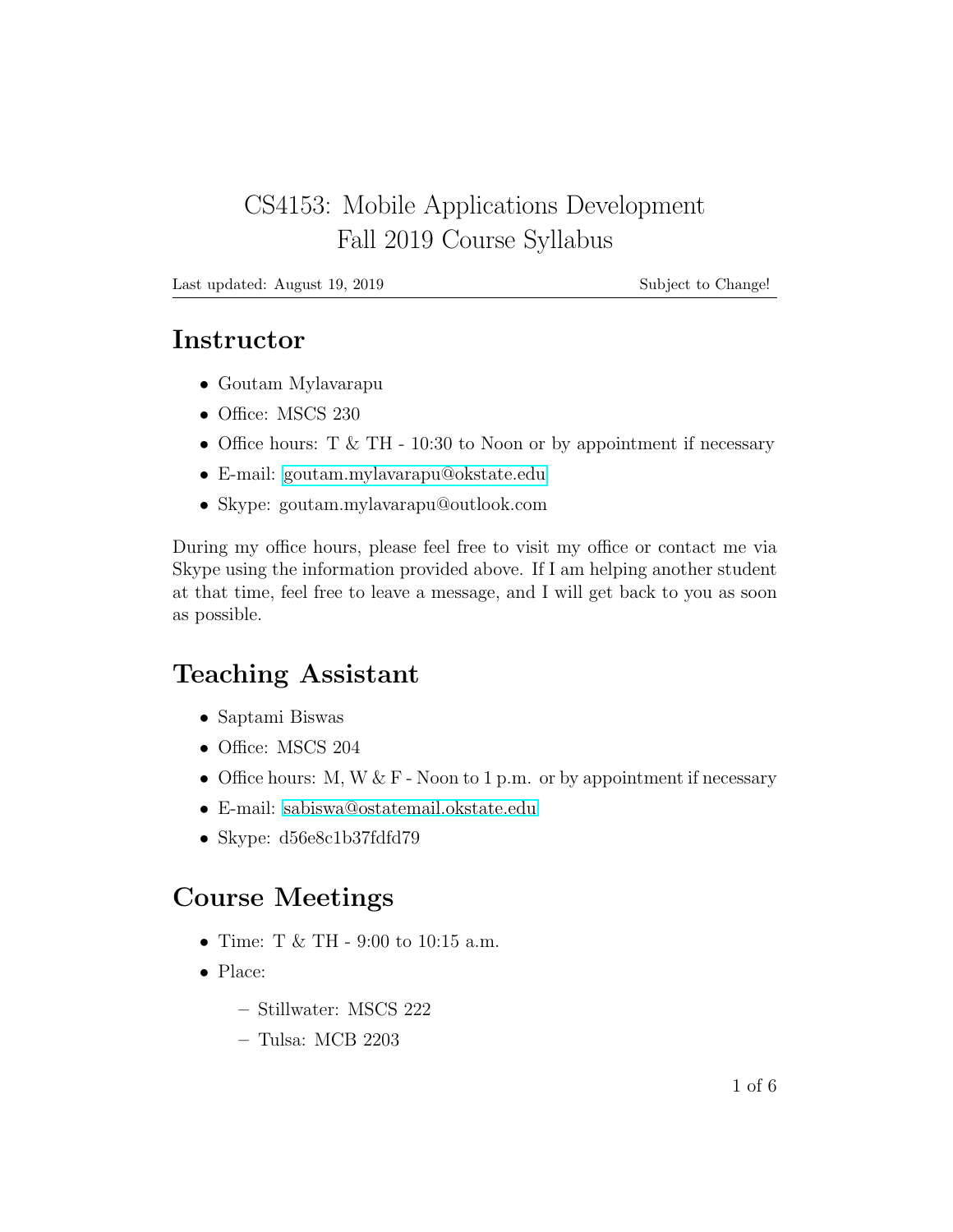# **Prerequisites**

A good working knowledge of Object Oriented Programming, and either a good working knowledge of Java (e.g., CS 2133) or C++ (e.g., CS 2433).

# Textbooks (required)

None! Freely-available materials will be used to supplement in-class sessions.

# Topics Covered

- Introduction to iOS & Xcode
- Introduction to Swift programming
- Source control
- Graphics & Colors
- Delegation
- Gestures
- Debugging & Segues
- Table views  $&$  Alerts
- Auto layout
- Databases & Core data
- Introduction to Android & Android Studio
- Resources & Common controls
- View holders & Recycler views
- Anko & Anko commons
- Intents
- Android database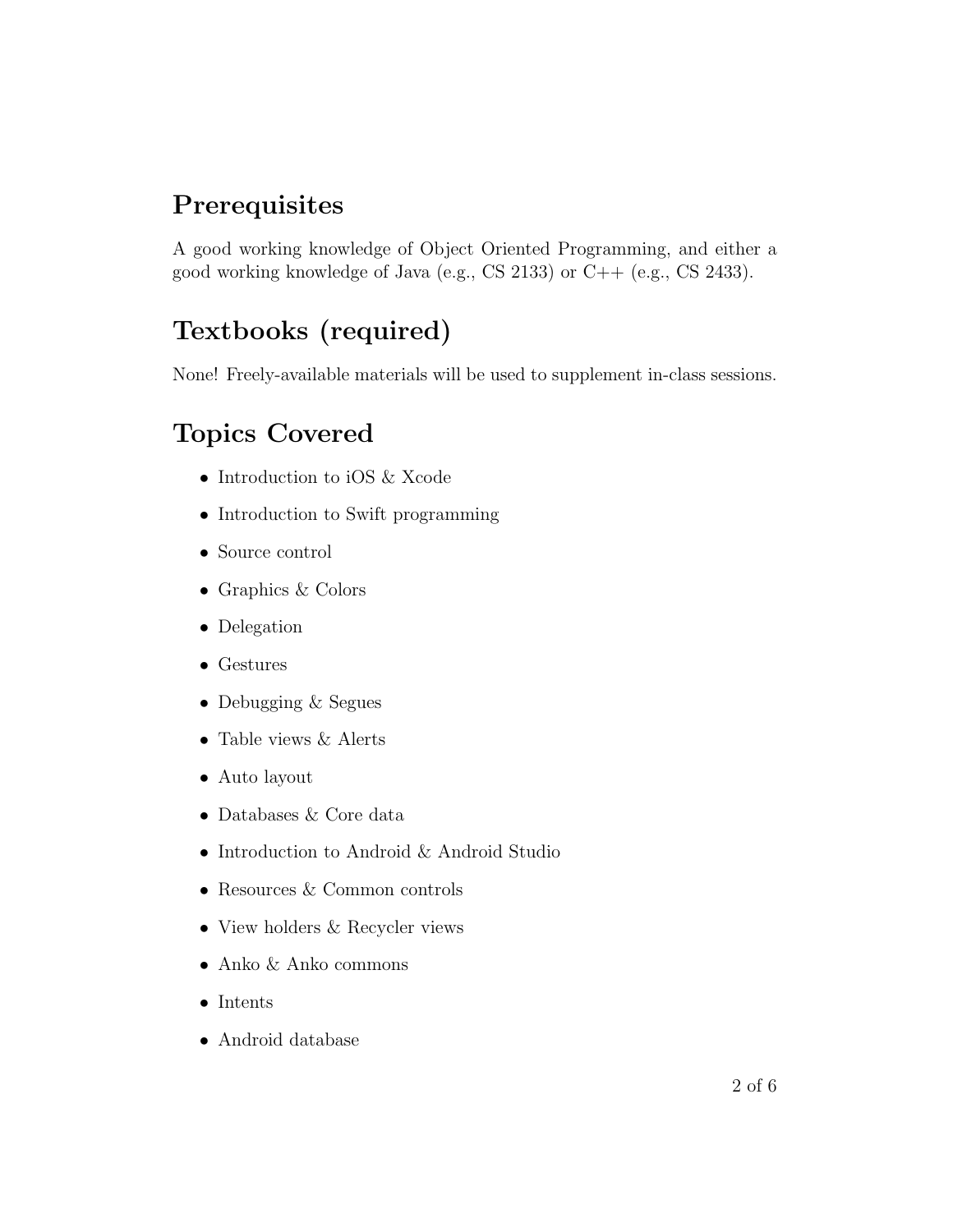## Course objectives

By the time you finish this course, you should have learned the following:

- The primary differences between traditional computer programs and mobile apps, and how to address those differences when writing an app.
- The use of the Xcode IDE (Interactive Development Environment) to develop, test, and debug apps for devices that run the Apple iOS operating system.
- The syntax and semantics of the Swift programming language, as well as several fundamental iOS APIs (Application Program Interfaces) necessary to develop apps.
- Use of the Kotlin programming language and Android Studio to develop Android apps.
- Several fundamental Android APIs necessary to develop apps.
- Working as part of a team to develop apps more effectively and efficiently.

### Software/Hardware requirements

- An Apple Macintosh Computer running Mac OS High Sierra (10.13) or Mojave (10.14). iMacs are available for your use in the Stillwater lecture lab, 222 MSCS.
- Xcode 10 Go to App Store and download Xcode 10 for your own, personal Mac. If you use one of the lab computers, you will find that Xcode 10 already is installed.
- Android Studio and Java for Android development toward the end of the semester.
- Optional: any iPod Touch, iPhone, or iPad that is compatible with iOS 11 or 12.
- Other software as specified during the semester.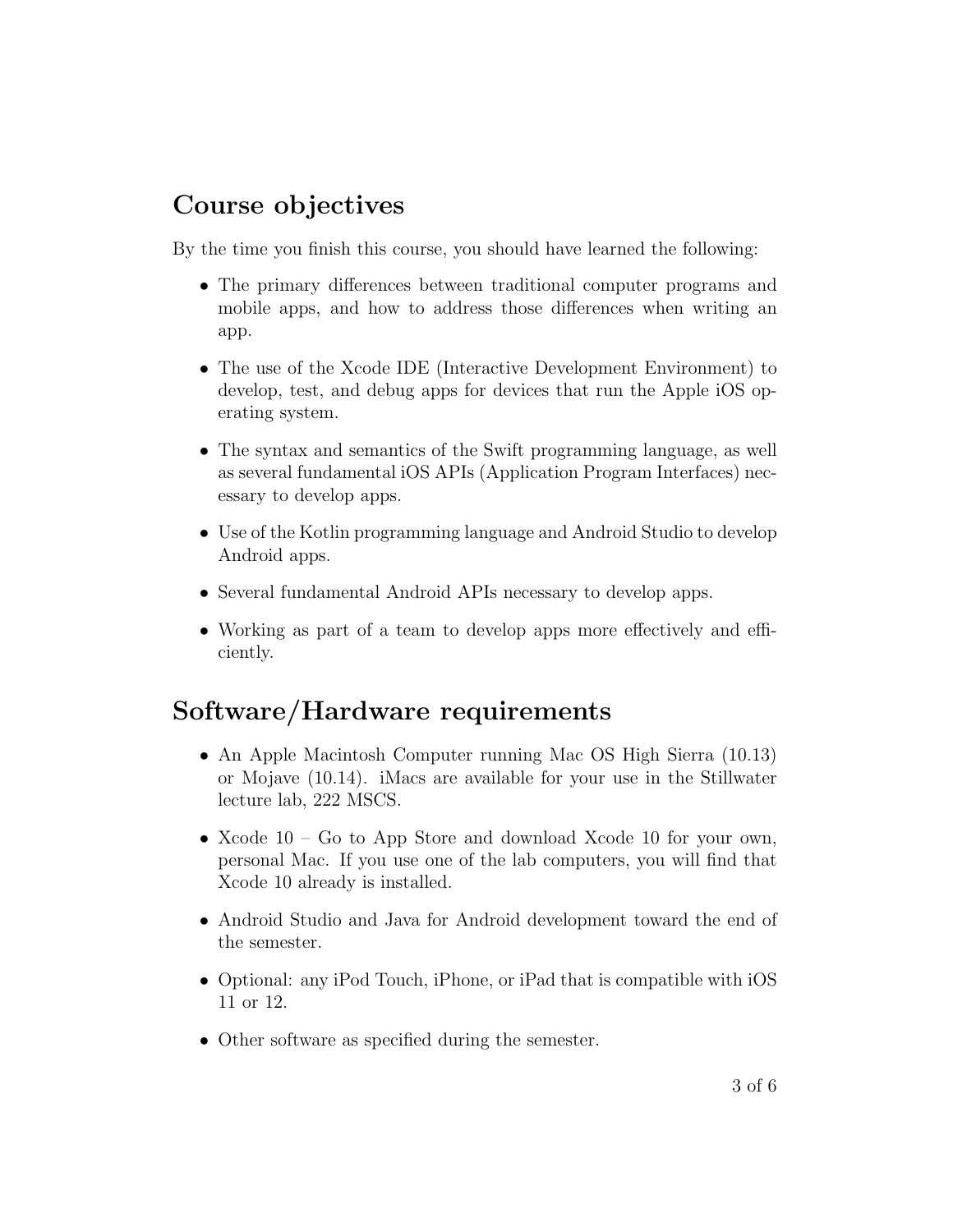# Grading

- Assignments:
	- Undergrad sections: 50%
	- Grad sections: 40%
- Team projects:  $30\%$  (1  $@$  5%, 1  $@$  25%)
- Midterm Exam:  $10\%$
- Final Exam:  $10\%$
- Graduate project (only for grad sections):  $10\%$

### Letter grades

- A:  $[90-100]$
- B: [80-90)
- C: [70-80)
- D: [60-70)
- F:  $[0-60)$

### Exam Dates and Times

Unless an announcement is made in class and posted to the Canvas site to the contrary, exams will be held at the following dates/times:

- Midterm Exam: Tuesday, October 8, 9:00 to 10:15 a.m.
- Final Exam: Thursday, December 12, 8:00 to 9:50 a.m.

### Course policies

• Assignments are ordinarily due on Wednesdays by 11:59 PM on the date specified on the assignment handout posted on the course Canvas site.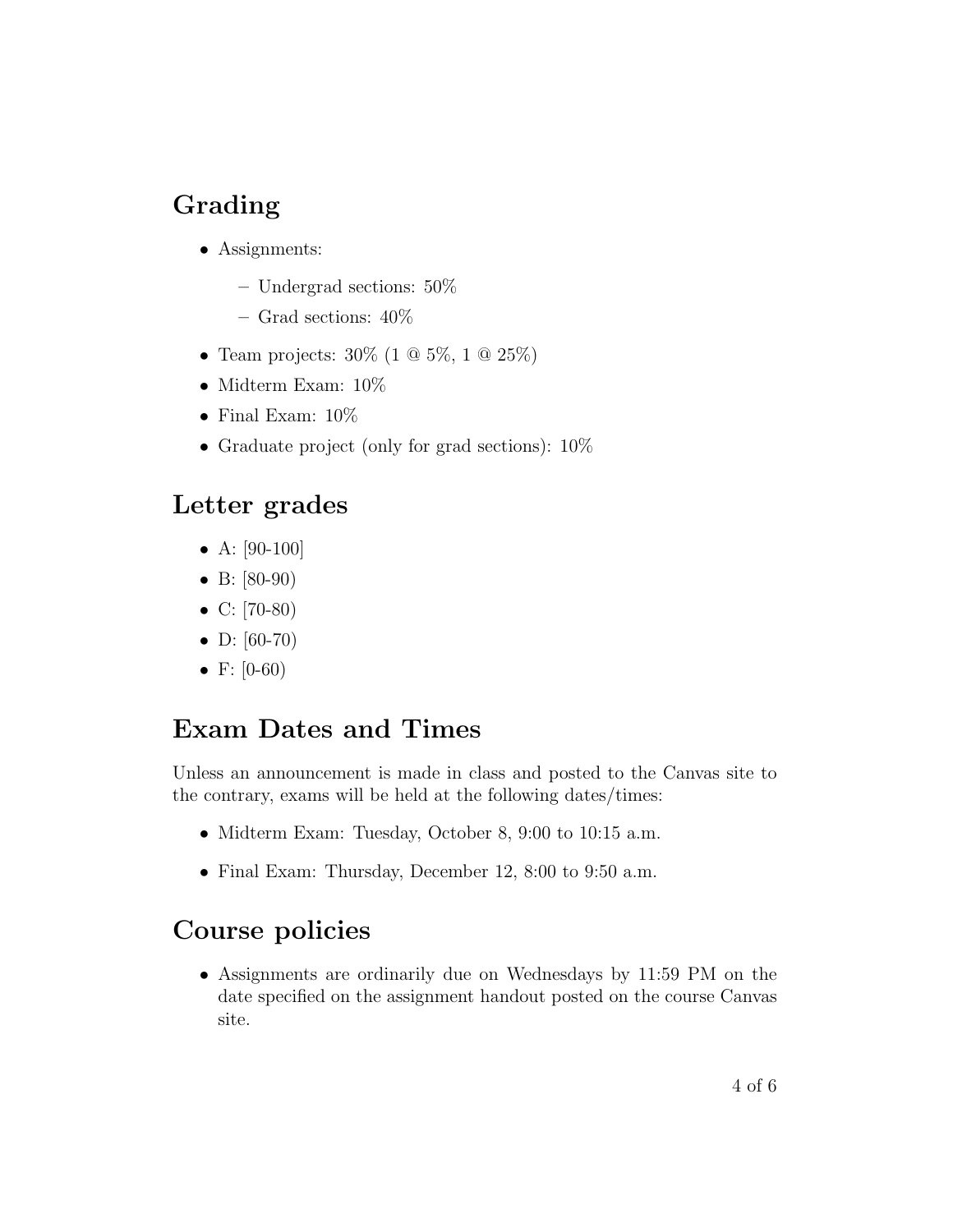- Late submissions are accepted no later than 11:59 PM on the following Mondays to the original due date with a 10% penalty. Submissions made after that will not be graded and are worth zero points.
- All programming solutions must be submitted via the corresponding drop boxes on the course Canvas site.
- All files associated with a given submission must be zipped into a single file for submission. The zipped files must retain their folder structures and contain all needed assets so that – once opened – they can be built and run by the grader. Solutions that are uncompressed or compressed with a format other than zip will be ignored.

## Collaboration policies

Assignments: Discussion of concepts, ideas, and techniques is acceptable. After discussion, each student must write up his/her own solution. Copying another person's work, in part or in whole, is not allowed. Giving another student your work, in part or in whole, is considered cheating as well. If you are unsure whether your collaboration is acceptable, speak with the instructor in advance. Take care that your solutions are not exposed to or by other students.

Team projects: Sharing of work among students on a project team is acceptable. Inter-team discussion of concepts, ideas, and techniques is acceptable, but inter- team sharing of work is not permitted. If you are unsure whether your collaboration is acceptable, speak with the instructor in advance.

Examinations: No discussion of any kind (except with the instructor or proctor) is allowed. No access to any type of material (such as, written or electronic) is allowed, unless explicitly stated otherwise for a specific exam.

Students who do not comply with the collaboration policies described above will be assigned sanctions in accordance with OSU policy 2-0822 (Academic Integrity). Depending on the circumstances of the violation, the sanctions may result in a score of zero on an assignment, a final grade of F! for the course, or dismissal